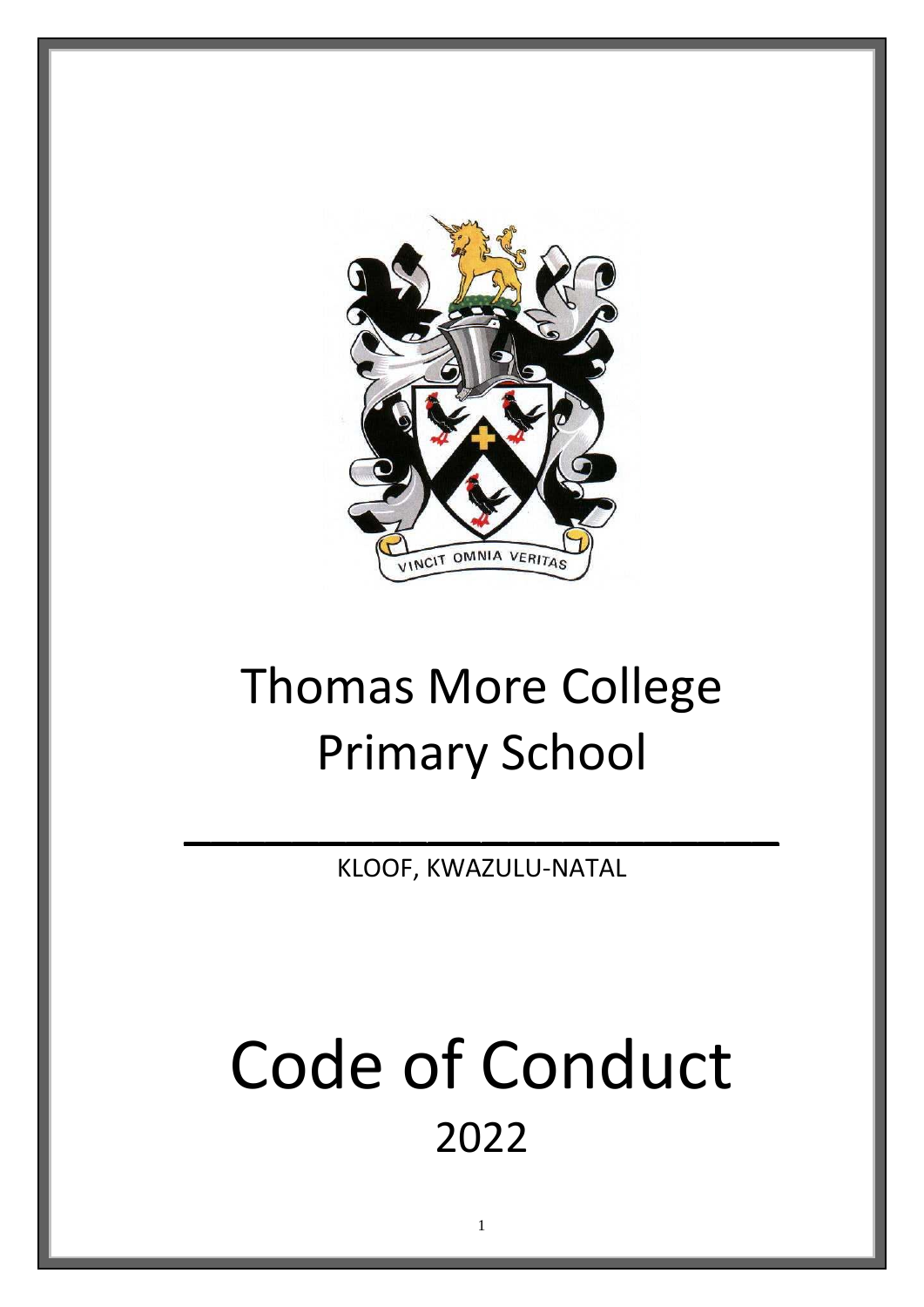### TMC Ethos

Thomas More College is an independent, Christian-based co-educational school with dedicated and professional staff, offering classes from Grade 0000 to Grade 12. Through a balanced programme of academic, cultural, sporting and community activities as well as a measure of fun, the school prides itself on developing Christian love and self-esteem in children and a moral code as espoused in the Gospel of Jesus Christ, ensuring that they are able to make a meaningful contribution to an ever-changing society. Focus is given to developing and inspiring the whole child and equipping each one with relevant leadership and life skills.

### Mission Statement

Provide an Inspired Education.

### TMC Core Values

| Purpose:         | Def: The reason for which something is done, created or exists.<br>Everyone student is created with a purpose - An Inspired Education<br>provides a range of opportunities for students to find, explore and<br>grow into their purpose                                                                                                                    |
|------------------|------------------------------------------------------------------------------------------------------------------------------------------------------------------------------------------------------------------------------------------------------------------------------------------------------------------------------------------------------------|
| Belonging:       | Def: To be in a suitable place. An affinity for a place, a situation or a<br>group.<br>If a student knows that they belong and, therefore, trust their learning<br>space, they feel safe to pour their energy into their work and learning<br>opportunities - An Inspired Education draws students into a space<br>where develop an affinity for learning. |
| Effort:          | Def: A vigorous or determined attempt.<br>Ongoing effort, when directed with intent and determination,<br>improves results.                                                                                                                                                                                                                                |
| Can-do-attitude: | Def: Showing a willingness to take action and achieve results.<br>By embracing challenge, students cultivate a growth mind set and<br>strive to reach their goals.                                                                                                                                                                                         |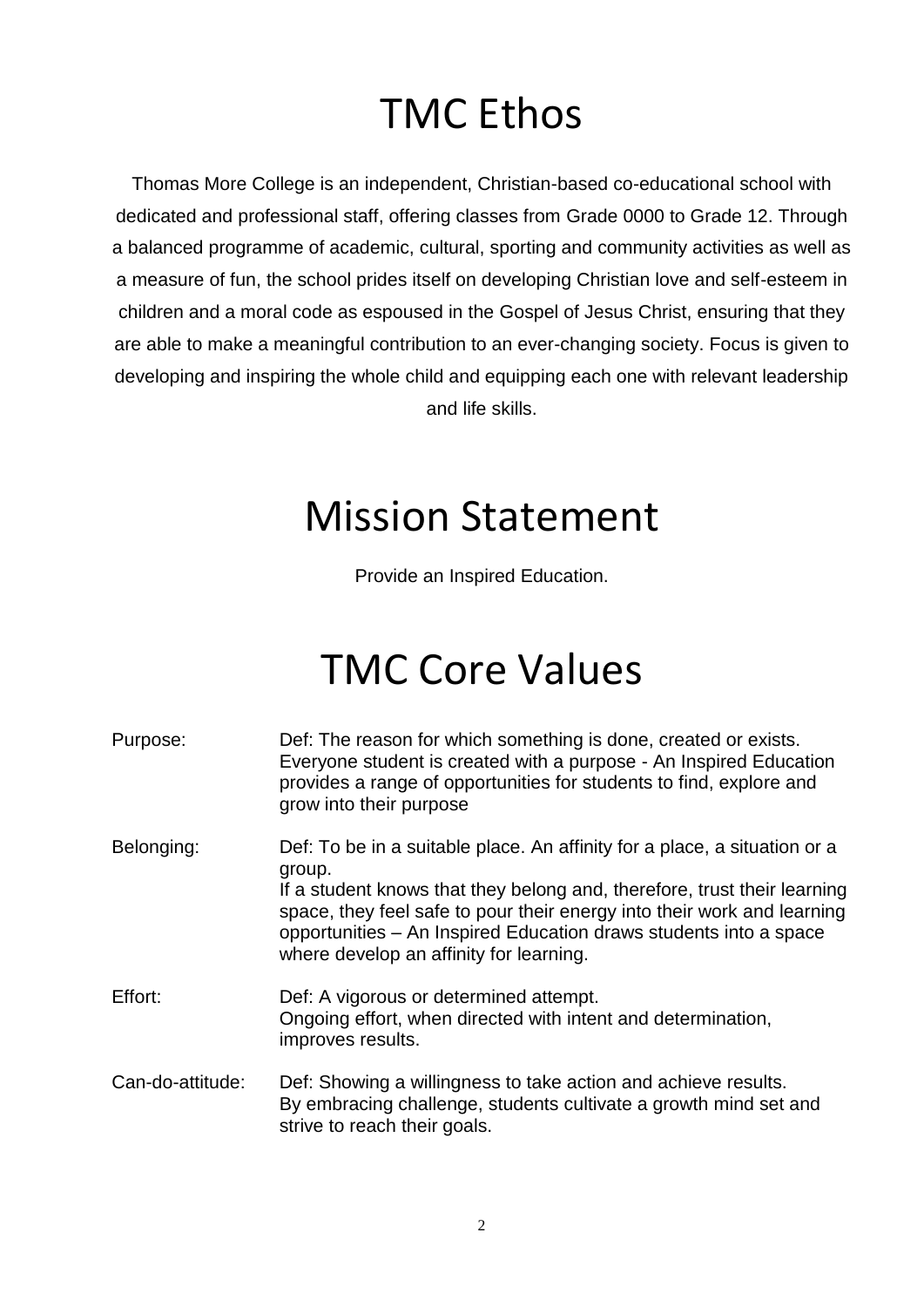#### 1) General Behaviour

Courtesy, consideration of the feelings of others and respect for differences in others is expected at all times. Our Code of Conduct is focused on the golden rule of treating people as you would like to be treated yourself. We expect the highest values and standards of behaviour, inside and outside the classroom, as well as outside the school and in any written or electronic communication regarding the school.

Specifically:

- a) Adults should be greeted at all times, by surname if you know it.
- b) Visitors to the school, whether adults or children, should be treated with appropriate courtesy and respect.
- c) Courtesy should also be extended at all times to all teachers, interns and to Grounds, Security, Admin, Kitchen and Cleaning staff.
- d) Punctuality is expected for all school-related activities.
- e) Dishonesty of any type will not be tolerated, nor will disobedience, insolence, kicking, hitting, biting, throwing of objects and all other kinds of anti-social and unacceptable behaviour.
- f) No foul or improper language will be tolerated.
- g) No magazines with pornographic or other inappropriate content may be brought to school. This includes cell phone / personal device pornography and inappropriate content.
- h) The school's Internet Policy must be adhered to. No pornographic or inappropriate sites may be visited, and if stumbled upon inadvertently, should be reported to the teacher.
- i) Hats should be worn during break times (compulsory in the Foundation Phase and encouraged in the Senior Primary phase) and in certain specified sporting and extramural activities.
- j) Chewing gum and bubble gum are banned at all times and in all places.
- k) "Playing" a member of staff off against another is unacceptable.
- l) Respect for others and respect for adults to be shown at all times.
- m) Children are not allowed in classrooms before school, unless with a teacher.
- n) Children are not allowed in classrooms or on corridors during break times.
- 2) Scholastic Behaviour
	- a) Children are expected to be at school throughout the term, including the first and last days, unless they are ill or have some other valid reason for non-attendance. The school must be informed by telephone, letter or email of a pupil's absence or inability to attend any school function. Sports Days, our Long Walk and Country Fair days are compulsory days of attendance.
	- b) School **begins** at 7:30, and punctuality is expected by all. Children are expected to arrive at school by 07:20.
	- c) Bunking lessons or school will not be tolerated.
	- d) Cheating in class will be treated as a serious offence. This includes plagiarism and copying from others. Any communication between pupils during a test or exam will be considered as cheating.
	- e) Pupils are responsible for keeping their desks, lockers and classrooms tidy.
	- f) Homework diaries are the responsibility of the pupils, and they are to ensure that their parents or guardians sign them after they have finished all homework.
	- g) Senior Primary children should have something to read in their bags at all times.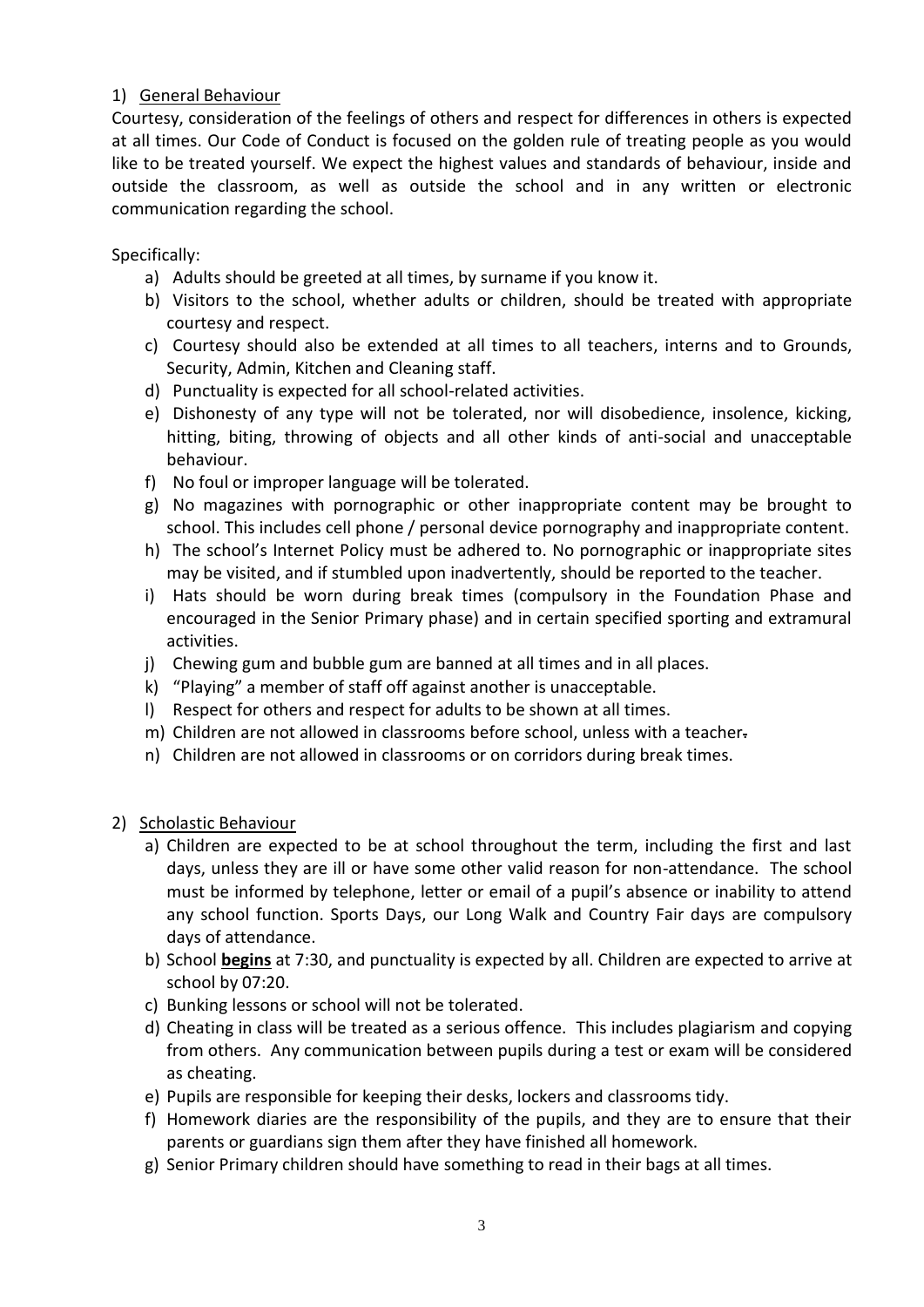h) Library books are to be treated with care and returned on time. In the FP no children may take home a book unless they have their school library bag. E-books are loaded onto your child's device for a period of two weeks, where after it disappears.

#### 3) Bullying

- a) Bullying is regarded as an extremely serious offence and will not be tolerated at Thomas More. We strive to be a "Hurt Free" School.
- b) "Bullying" includes verbal, physical, relational, cyber-bullying and any other bullying. Behaviour such as incessant teasing and "ganging up" on fellow pupils will also be regarded as bullying. Cyber-bullying will be treated as a serious offense.
- c) Anyone who feels that they have been a victim of bullying must report details to a member of staff immediately.
- d) Each case of bullying will be dealt with on an individual basis and will be handled at the discretion of the member of staff involved, with the proviso that all cases of serious bullying must be reported to the Grade Head, Dean of Boys or Dean of Girls, Senior Primary Deputy Head, Foundation Phase Headmistress or Primary School Headmaster.
- e) Any form of harassment will not be tolerated.

#### 4) Property

- a) Pupils are expected to respect property, whether it is their own, other pupils', a teacher's or the schools.
- b) Pupils are expected to take appropriate steps to ensure that their possessions are properly looked after, and not left on sports fields etc.
- c) All property must be clearly marked.
- d) Theft is regarded as a serious offence, and punishment will accordingly be severe.
- e) No computer games, BB guns or other expensive or dangerous toys may be brought to school and will be confiscated for a period of time if they are.
- f) No borrowing of other pupils' possessions without permission is allowed. This is regarded as theft, and will be dealt with as such.
- g) Vandalism of property (including defacing and writing on surfaces) will be severely dealt with.
- h) Cellphones/tablets/notebooks may only be brought in the Senior Primary on the understanding that this is at your own risk, for vital communication with the written permission from a teacher and the Senior Primary Headmaster. *(Refer to Point 9 for more detail) otherwise cell phones are banned from Grade 4 to 7.* Cell phones are NOT ALLOWED in the Foundation Phase as the Secretary will phone for children if/when needed.
- i) Pupils should treat the grounds with respect. Littering is an offence.
- 5) Sport and Extramural Activities
	- a) A comprehensive sports programme is offered at Thomas More and sport is regarded as part of the education offered. Pupils are encouraged to participate in the sports programme, doing at least one sport a term.
	- b) The correct sports uniform is to be worn at all times when sports activities are taking place. This includes a swimming cap. No coloured socks or t-shirts are permitted, and the correct match kit must be worn at all matches. The compulsory sport shirt is the grey TMC t-shirt.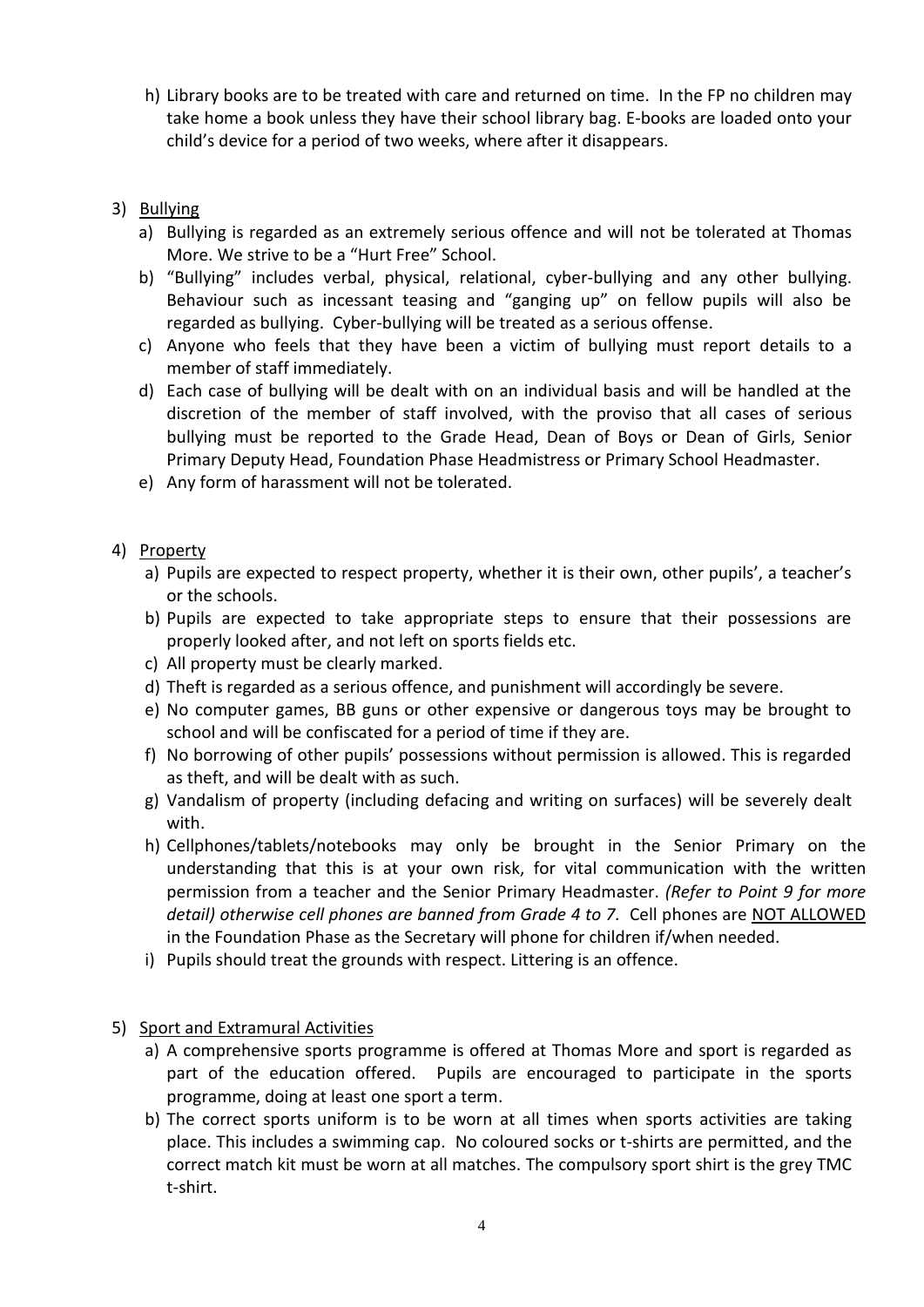- c) On the sports field, there should be keen, friendly rivalry. On no account, even if there is provocation, will cheating or any unsportsmanlike behaviour be tolerated. Sportsmanship is exhibited through fair play, escorting guests to and from tea, and greeting visitors. Sports teams should act as gracious hosts for home fixtures and as polite guests when playing away.
- d) It is important to note that the umpire/referee's decision is deemed final and no child or parent is to dispute this.
- e) School activities must take precedence over private or club activities, and if chosen to represent the school in a team, pupils are expected to do so with pride and enthusiasm.
- f) End of year awards are not given to a pupil who pursues their own sport but does not play for the school team.
- g) Players need to be considerate of other players in the team and no shouting or negative commenting is allowed.
- h) A register for practice sessions is kept with a policy of "no practice, no match" being in place. If a child is unable to attend a session, they must excuse themselves.
- i) Children are expected to see a sport through to the end of the term, as commitment is viewed as an important life skill.
- j) Failure to uphold the school name or poor behaviour when on TMC Tours will result in the necessary action being taken and pupils will be sent home or punished accordingly.

#### 6) Uniform

- a) Pupils are expected to wear the school uniform to and from school, at all official functions, on outings and in public places. No item of school uniform may be worn with casual clothes. If school uniform is worn at shopping malls and in town, special care must be taken, both in correct dress and good behaviour, to give credit to the school.
- b) All school shirts are to have the school badge on the pocket.
- c) The uniform is expected to be clean and complete, i.e. no buttons missing.
- d) Official black school shoes must be worn at all times. They are to be clean and well fitted.
- e) Unconventional dress is unacceptable and the school uniform list should be strictly adhered to. All items of clothing must be clearly marked with the child's name.
- f) Girls' skirts should be no shorter than 3 fingers above the knee for Senior Primary girls, and for Foundation Phase girls the skirt should at least rest on the knee. Skirts are not permitted to be rolled at the waist to shorten them.
- g) Suitable and appropriate underwear must be worn by both boys and girls.
- h) Boys' grey socks are to be worn pulled up at all times. Garters are encouraged.
- i) Children may wear "civvies" on their birthday. If a birthday falls on a weekend or a holiday, the teacher will advise the child of a suitable day/date *(usually the school day closest to the birthday).*
- j) An old T-shirt should be brought to school to wear in Art classes to protect uniform.
- k) Only religious symbols may be worn on fine silver or gold neck chains, but these must be kept out of sight. A Medic-Alert bracelet may be worn if necessary.
- l) Only girls are permitted to wear plain studs or small thin sleepers (one per earlobe). The studs/sleepers must be gold or silver.
- m)Pupils are permitted to wear conventional, simple watches. No other items of jewelry may be worn.
- n) No nail polish, make-up or lip-gloss may be worn.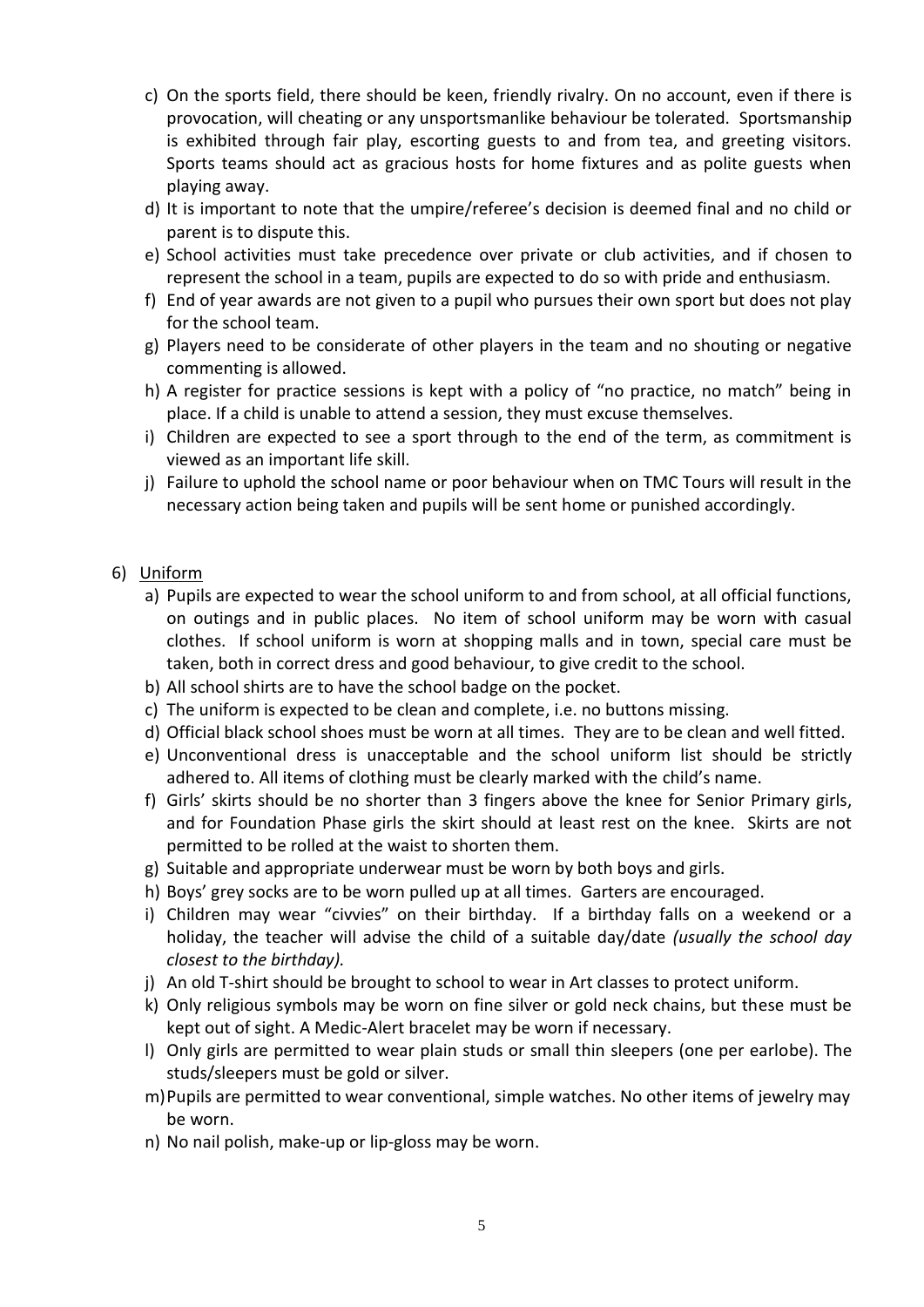- o) Hair: Gelling, dying, highlighting or tinting is not permitted.
	- Girls: must clip their hair away from their eyes or wear an alice-band. Shoulder length and longer hair must be tied back. Girls' hair accessories may only be plain black or white.
	- Boys: hair must be kept short and neat. It should be off the shirt collar and off the ears and may not hang over their eyes. No fashion statement haircuts are permitted.
- p) Tracksuit tops are to be zipped up **at all times**, including when forming part of the sports attire at matches.
- q) Tracksuit pants are to be worn in conjunction with tracksuit tops and **not** jerseys.
- r) Shoes and socks are to be worn when leaving the campus in school uniform, and takkies and socks with P.E. kit.
- s) School sandals are not worn with tracksuits and are limited to the first and fourth terms (up to end of Grade 3), unless notice is given to the contrary.
- t) No tour clothing is permitted as normal school uniform or for sport practices. Tour clothing may be worn on a civvies day.
- u) The sleeves of jerseys, jackets, tracksuit tops may not be rolled/pushed up. Jerseys are not to be worn that are full of holes at the end of the sleeves – you will be asked to remove the jersey if they are tatty and untidy.

#### 7) Bounds

The following areas are out of bounds and pupils may only enter these areas in the company of a responsible adult:

| The Swimming Pool enclosures              | <b>AEU</b><br>$\bullet$                          |
|-------------------------------------------|--------------------------------------------------|
| Staff offices                             | The road alongside the PP playground             |
| Classroom storerooms                      | Pre-Primary playground                           |
| Sports storerooms                         | Any building site on campus                      |
| The Habberton Hall                        | The Villa                                        |
| Chapel (SP children may go there to pray  | Leffler, Savory and Pickering field<br>$\bullet$ |
| only with pre-arranged special permission | embankments.                                     |
| or when attending mass)                   | JP Playground                                    |
| School vehicles<br>$\bullet$              | AstroTurf                                        |
| Classrooms other than their own           | FP children are not allowed at the Tuck          |
| The car parks                             | Shop unless accompanied by an adult              |
| Ken Mackenzie Centre                      | Library                                          |
| Pavilion                                  | Farmhouse                                        |
| Conservancy                               | JP Music room                                    |
| Tennis courts                             | iKhwezi Sports Centre                            |
| Computer room                             | Music School                                     |

Children may not leave the school grounds during the school day without an adult. A parent / guardian is required to email their child's registration teacher, and a signed gate pass must be issued prior to departure from the receptionist in the Great House. Written permission must be received by the school if a child is to leave with a person who has not been designated as the usual caretaker or lift provider.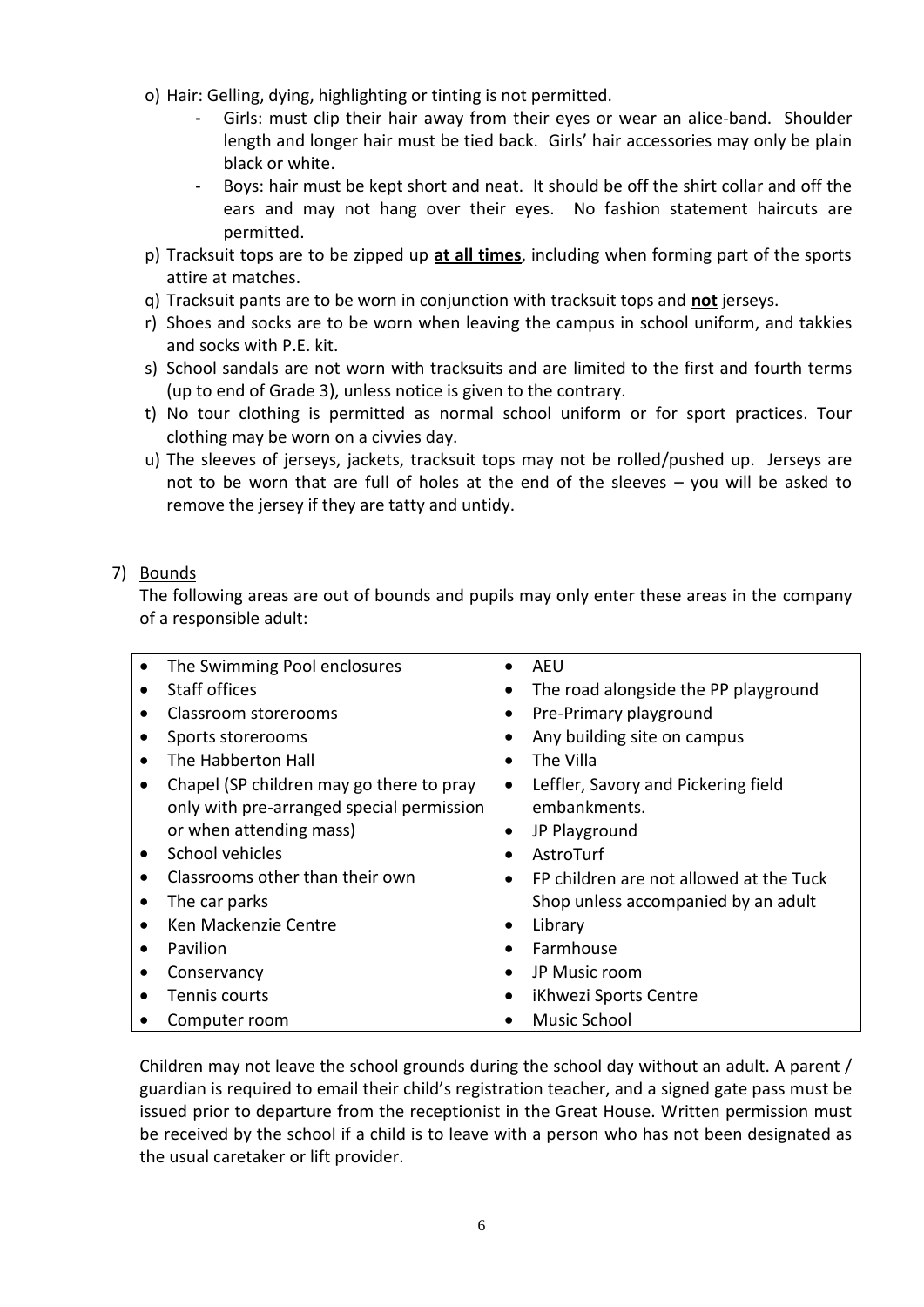- 8) Drugs, alcohol and tobacco and dangerous objects
	- a) Thomas More pupils are prohibited from bringing alcohol, cigarettes and any illegal or harmful substances, onto the school property. A pupil may neither smoke nor consume alcohol nor arrive at school under the influence of drugs (including cannabis) and/or alcohol. These rules will also be strictly applied should pupils be away from school on school-related activities (e.g. tours, sporting events, excursions).
	- b) Pupils may not bring any dangerous objects to school which could inflict harm e.g knives.
	- c) No medication is to be brought to school or kept at school by a pupil. Should a child be required to take medication it should be handed to the School Sister, and notification should have been received by a parent/s or guardian in this regard.
- 9) Cell phones and computer devices

While it is widely accepted that cell phones/tablets have become an integral part of our everyday lives, it is extremely important to remember the following:

- a) Cell phones/tablets/electronic devices, smart watches which are computers are NOT ALLOWED in the Foundation Phase, the Secretary will phone on behalf of children if/when needed. Cell phones and digital computerized smartwatches are also not permitted in the Senior Primary.
- b) Tablets / devices brought to school for lessons and homework are the property and responsibility of the Senior Primary carrier. The school is in no way responsible and cannot be expected to look for lost or stolen phones/tablets.

 Communication between the Primary School and parents is of such a high standard that cell phones are not necessary or advisable.

Gaming during lessons, at break / lunch time or during the extracurricular programme is not permitted.

Tablet/device etiquette and correct usage may form part of the IT programme.

- c) Social networking sites such as Twitter, Facebook, WhatsApp, Instagram etc., which are now freely available on phones/tablets, are strictly forbidden on school premises and the legal age for use of these is generally thirteen. These sites often lead to 'cyber-bullying' – an activity which will be dealt with in the strongest possible way. Should a parent permit a child to use such an unauthorised program/Apps then it is the parents' responsibility to check the phone regularly and to educate their own child as to their appropriate use.
- d) Phones/tablets are not permitted on children during tests and exams, and children found with phones/tablets during this time will be considered to be cheating. They may not use the calculator facility of the phone/tablet for tests and exams, but this is permissible where such devices, with teacher permission and supervision, are requested to be brought for use in class.
- 10) Disciplinary procedure

The aim of the disciplinary procedure is to illustrate to offenders that their behaviour has been inappropriate and that the school, their parents, and indeed society at large, have higher expectations of them. At Thomas More we aim to instill self-discipline in our children. This does not mean, however, that general rules and regulations are not adhered to and that there is no discipline system.

Reward for good behaviour is regarded as a more valuable and constructive way to encourage children than punishment, and children should be praised and rewarded in a variety of ways and on an ongoing basis.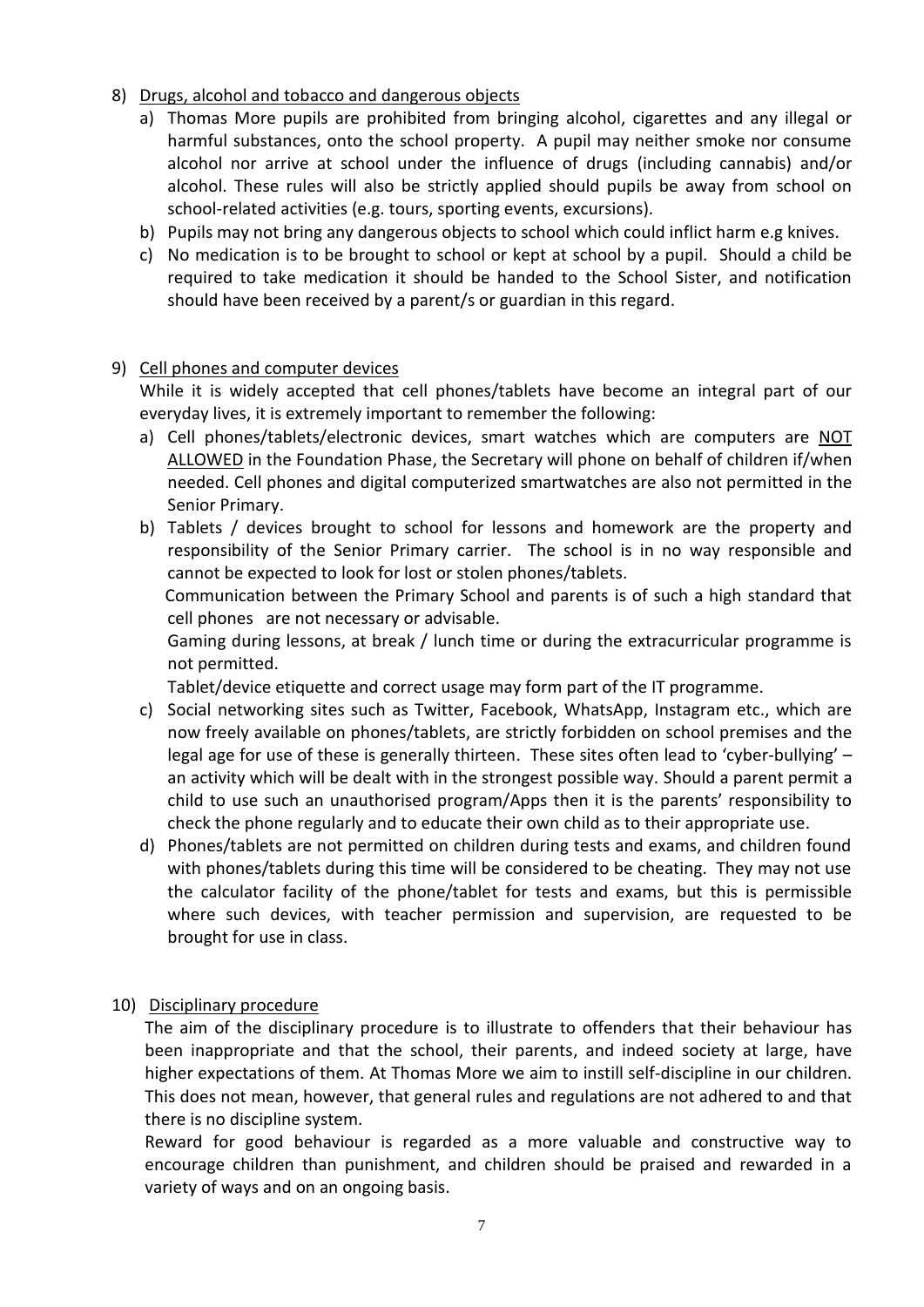In the Foundation Phase certain behaviour modification techniques may be employed to encourage children to practise appropriate behaviour. These may include star charts, filling a marble jar, and a variety of other motivational charts. Suitable such measures are also followed in the Senior Primary where appropriate and relevant.

If/when necessary, a \*<sup>1</sup>Daily Report system is in place to help children to have a more positive focus on school life in general. This is a positive reinforcement strategy rather than a punishment. It is monitored by Class teachers, Grade Head and the Dean of Boys and the Dean of Girls in the Senior Primary and in the Foundation Phase, by Class Teachers and the Foundation Phase Headmistress. If and when necessary, however, offenders will need to be punished in an appropriate way. Punishment should, where possible, fit the "crime".

Punishment may include one of, or a combination of these examples, although there may be other punishment meted out.

- Time out (withdrawal from activity)
- Litter collection
- Children may miss a break or portion thereof
- Teacher and Parent interview
- SP Headmaster / Deans / SP Deputy / FP Headmistress and Parent interview
- Detention
- Daily report<sup>\*1</sup> (see above)
- Internal suspension from school
- Temporary suspension from school
- Expulsion

#### 10) Aftercare

- a) Children who are not fetched by 14:30 in the SP (Wednesday at 14:00 and Fridays by 13:15 and 13:20 in the JP are to proceed to Aftercare. Crèche, Grade 000 and Grade 00 children not fetched by 12:15 and Grade 0 children not fetched by 12:45 will be taken to Aftercare.
- b) Children who are not fetched after sport are to proceed to Aftercare.
- c) All FP children are required to bring extra play clothes to change into.
- d) All children are expected to bring their own lunch.
- e) All children attending Aftercare are expected to respect Aftercare staff and the rules which are in place.
- f) All children attending the homework session during Aftercare are to make proper use of this facility, and must have the correct stationery in order to complete homework efficiently.
- g) Aftercare closes at 17:00. There is a fine levied for children fetched after 17:00.
- h) Under no circumstances are children allowed to wait outside the school gates.
- i) Under no circumstances will staff members provide lifts home for children.
- j) Aftercare in the FP and SP closes at 15:00 on the last day of the school term and on the day starting half term.
- k) Aftercare in the SP runs until 12:30 on break-up day, the last school day of the year, while the FP run aftercare till 15:00 as usual.